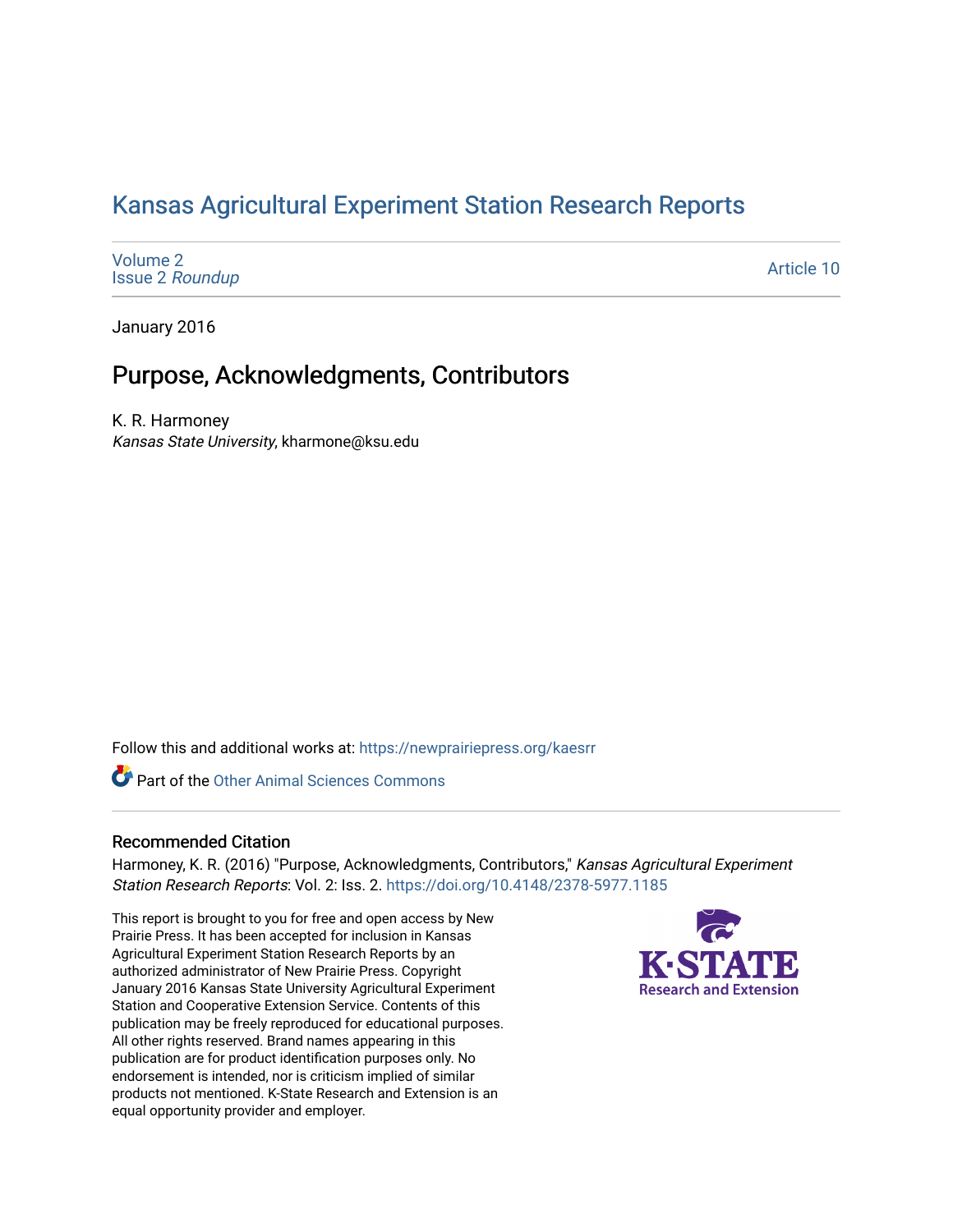#### Purpose, Acknowledgments, Contributors

#### **Abstract**

Roundup is the major beef cattle education and outreach event sponsored by the Agricultural Research Center–Hays. The 2016 program is the 102nd staging of Roundup. The purpose is to communicate timely, applicable research information to producers and extension personnel.

The research program of the Agricultural Research Center–Hays is dedicated to serving the people of Kansas by developing new knowledge and technology to stabilize and sustain long-term production of food and fiber in a manner consistent with conservation of natural resources, protection of the environment, and assurance of food safety. Primary emphasis is on production efficiency through optimization of inputs in order to increase profit margins for producers in the long term.

#### Keywords

Beef Cattle Research

#### Creative Commons License



This work is licensed under a [Creative Commons Attribution 4.0 License](https://creativecommons.org/licenses/by/4.0/).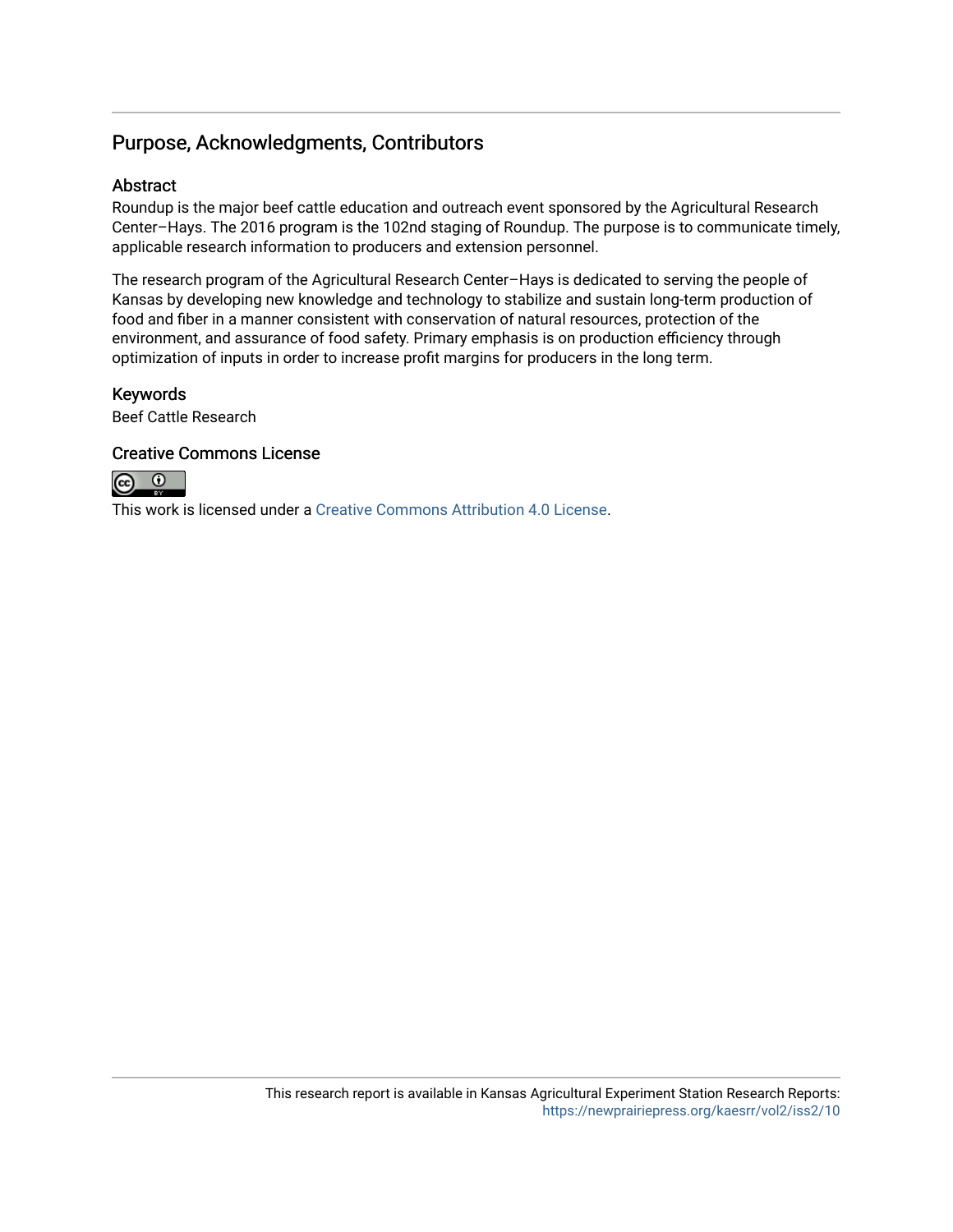

# Agricultural Research Center – Hays Roundup 2016

## Statement of Purpose

Roundup is the major beef cattle education and outreach event sponsored by the Agricultural Research Center–Hays. The 2016 program is the 102nd staging of Roundup. The purpose is to communicate timely, applicable research information to producers and extension personnel.

The research program of the Agricultural Research Center–Hays is dedicated to serving the people of Kansas by developing new knowledge and technology to stabilize and sustain long-term production of food and fiber in a manner consistent with conservation of natural resources, protection of the environment, and assurance of food safety. Primary emphasis is on production efficiency through optimization of inputs in order to increase profit margins for producers in the long term.

## Acknowledgments

The authors recognize the dedicated effort of the support staff that diligently and competently cooperates in the beef cattle research program at the Agricultural Research Center–Hays. Members of this team are:

| Harvey Jansonius | Wayne Schmidtberger | Mike Eckroat   |
|------------------|---------------------|----------------|
| Tom Lang         | Matt Woydziak       | Michael Purvis |

The authors also recognize the committed graduate students who contributed to the beef cattle research program at the Agricultural Research Center–Hays. These graduate students were:

Scott Hill Garret Preedy